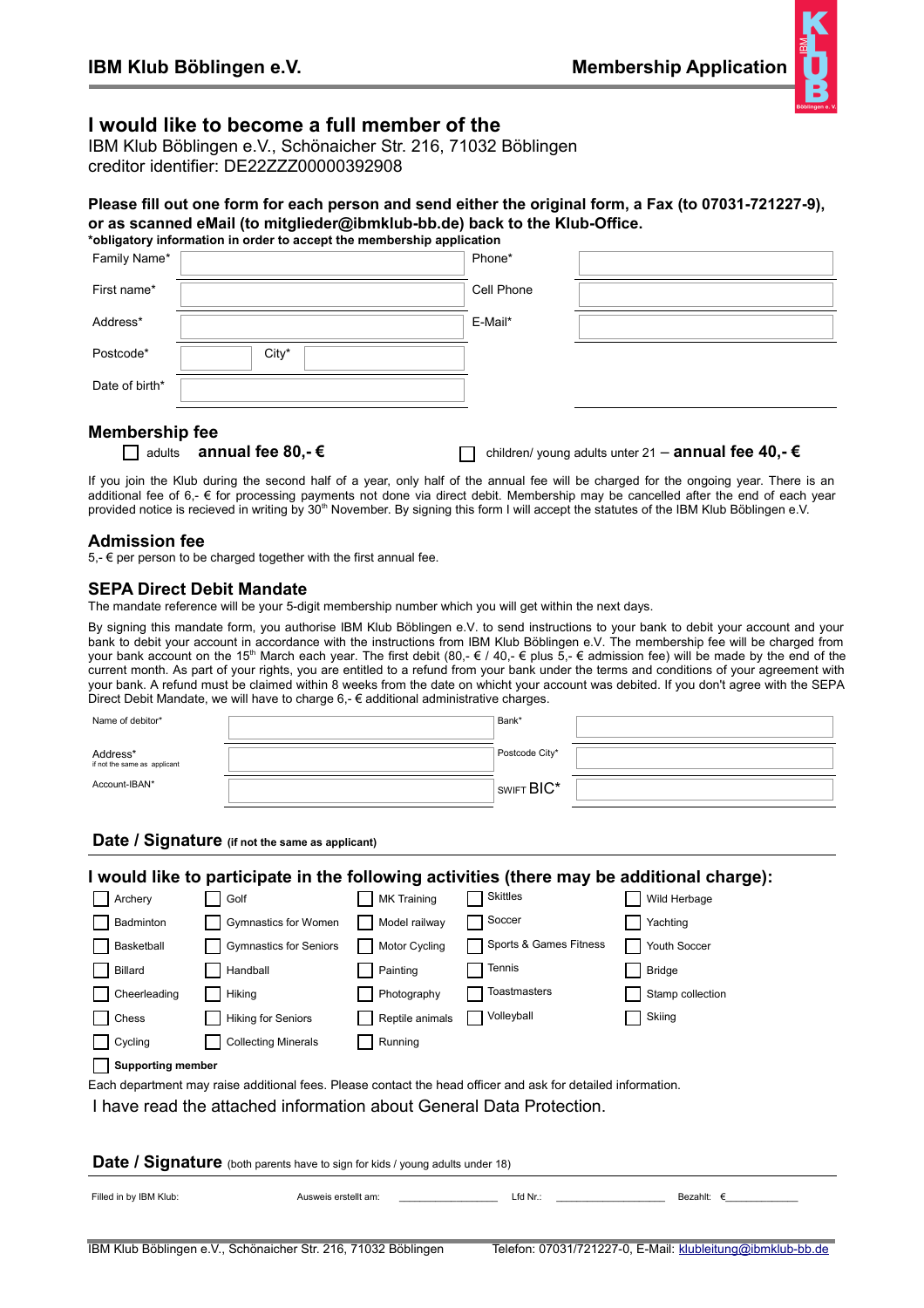# **MEMBER INFORMATION ABOUT PERSONAL DATA PROTECTION**

Dear new member,

the protection of your personal data is important to us. According to the EU Data Protection Regulation (GDPR), we are obliged to inform you about the purpose for which the IBM Klub collects, stores or passes on data. You can also find out from the information which rights you have with regard to personal data protection.

#### **1. RESPONSIBILITY FOR DATA PROCESSING**

Responsible for the data processing within IBM Klub:

IBM Klub Böblingen e.V. Schönaicher Straße 216 71032 Böblingen

Represented by:

Volker Strassburg (1. chairman) Werner Müller (2. chairman)

You can reach our responsible data protection officer at:

Ralf Gliemer Schönaicher Str. 216 71032 Böblingen

Telefon: 07031-721227-0 E-Mail: datenschutz@ibmklub-bb.de

#### **2. PURPOSE OF DATA PROCESSING**

Data processing is based on legal requirements in order to fulfil the membership contract between you and IBM Klub Böblingen e.V. and the associated obligations.

For this purpose we process your personal data for the implementation of the membership relationship (e.g. invitation to meetings, collection of contributions, organization of the sports business).

Furthermore, personal data for participation in competitions, tournaments and matches of the national professional associations will be forwarded to them.

In addition personal data related to sporting events are published on the Klub's website, in social media appearances and are moved for publishing on national association's websites and transmitted to local, regional, and national print media.

#### **3. RECIPIENTS OF YOUR DATA**

We will only transfer your personal data to third parties if this is legally permitted or you have given your consent.

Personal data of members participating in matches or competitions of the state professional associations will be passed on to the respective state professional association for the acquisition of a licence, a scoring card, a player passport or other entitlement to participate.

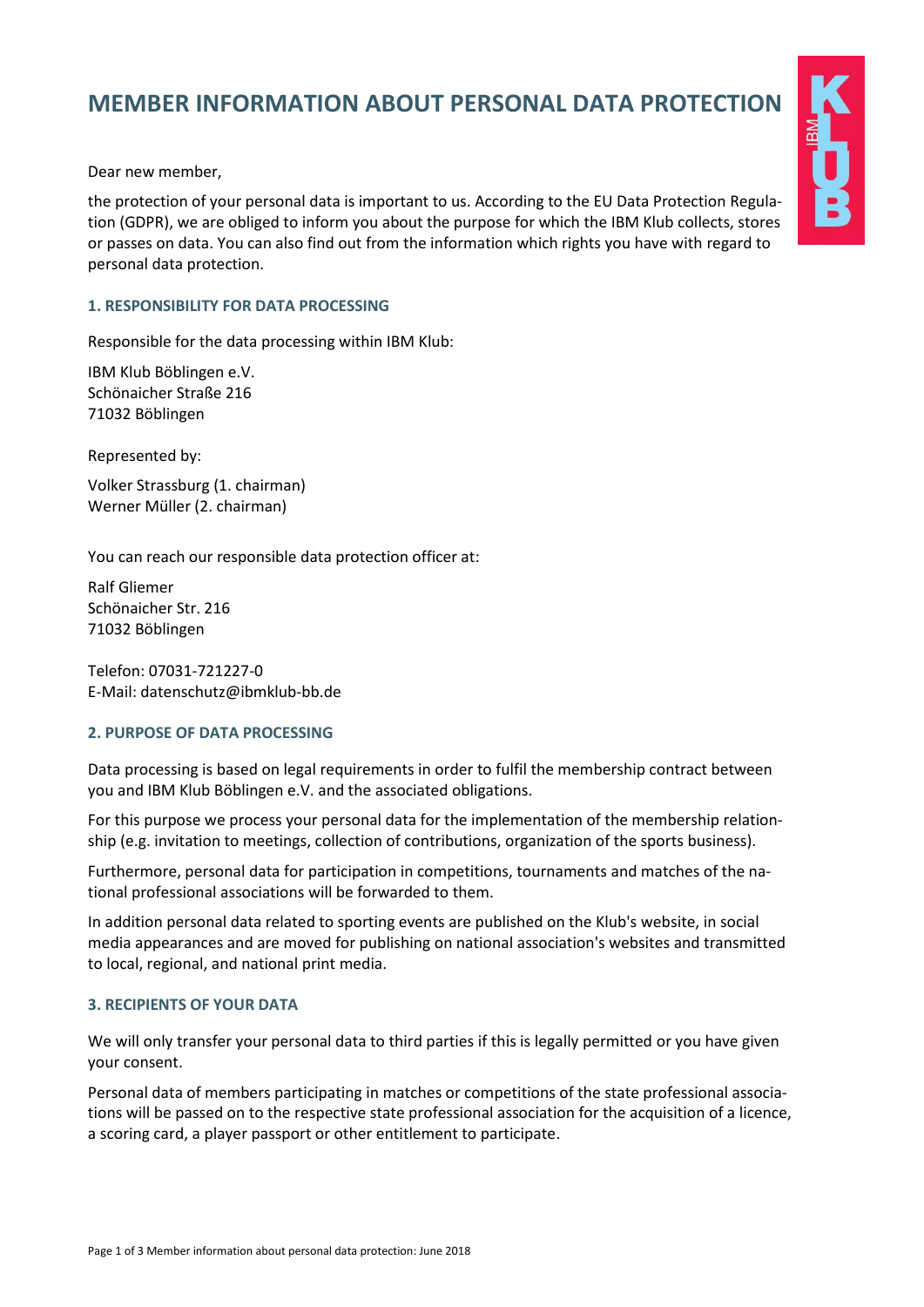In order to determine the number of members and the insurance cover, personal data are sent to the Württembergischen Landessportbund e.V. (WLSB).

For the purpose of collecting the annual fee with direct debit we will transfer

a) your name and employee number if you are IBM employee to

IBM Deutschland GmbH IBM-Alle 1 711139 Ehningen

b) your bank account data if you are not an IBM employee to

Kreissparkasse Böblingen Wolfgang-Brumme-Alle 1 71034 Böblingen

#### **4. STORAGE OF YOUR DATA**

The personal data are only stored for the duration of the membership.

Upon termination of membership, the personal data are retained for a further ten years in accordance with the statutory retention periods and then deleted. In the period between termination of membership and deletion, the processing of this data is restricted.

Certain data are stored in the club archive for the purpose of club history. These are the categories first name, last name, membership of a team, particular sporting successes or events in which the person concerned has participated. The storage is based on a legitimate interest of the club in the historical documentation of sporting events and successes and the respective composition of the teams.

All data of the other categories (e.g. bank data, address, contact data) will be deleted upon termination of membership.

## **5. YOUR RIGHTS**

You have the right to obtain information about your personal data. You can also request the correction of incorrect data.

In addition, under certain conditions you have the right to have data deleted, the right to restrict data processing and the right to data transferability.

Your data will be processed on the basis of legal regulations. Only in exceptional cases we need your consent. In these cases you have the right to revoke your consent for future processing.

You also have the right to complain to the competent supervisory authority for data protection if you believe that the processing of your personal data is not lawful.

The address of the supervisory authority responsible for us is:

Landesbeauftragte für den Datenschutz und die Informationsfreiheit Baden-Württemberg

Dr. Stefan Brink

Königstraße 10a 70173 Stuttgart

Telefon: 07 11/61 55 41-0 Telefax: 07 11/61 55 41-15